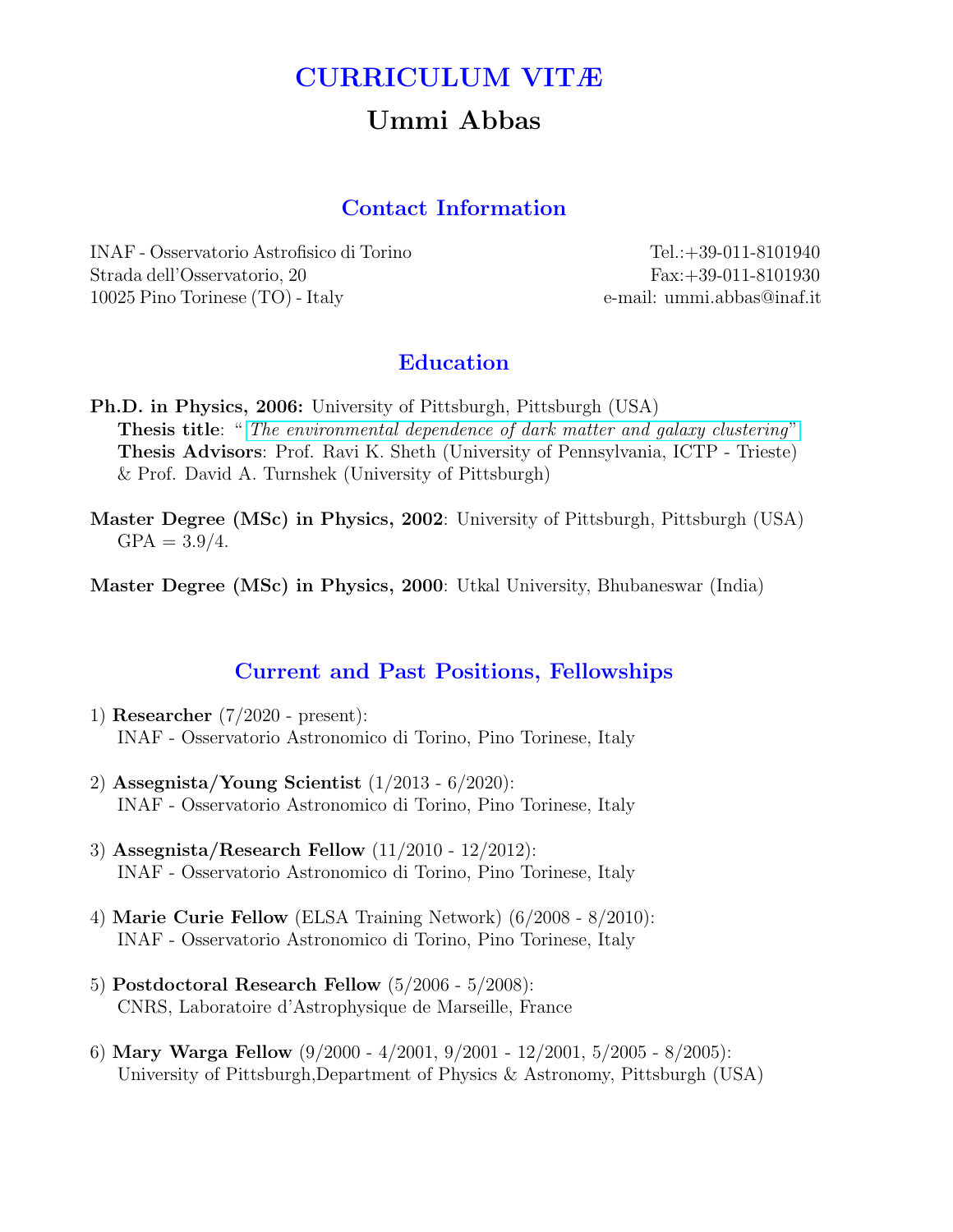## Publications

[132 publications](https://ui.adsabs.harvard.edu/search/q=orcid%3A%220000-0002-5076-766X%22&sort=date%20desc%2C%20bibcode%20desc&p_=0) (97 refereed) as of February 19, 2021. Total citations  $\sim$  17k; h-index = 43 (source: [ADS Abstract Service,](https://ui.adsabs.harvard.edu/search/q=orcid%3A%220000-0002-5076-766X%22&sort=date%20desc%2C%20bibcode%20desc&p_=0) click for updated list).

13 conference proceedings (including one invited review), 23 technical notes.

## Selection of Refereed Publications

1) Abbas, U.; Bucciarelli, B.; Lattanzi, M. G.

"Differential Astrometric Framework for the Jupiter RelativisticExperiment with Gaia", [Monthly Notices of the Royal Astronomical Society, 485, 1147 \(2019\)](https://ui.adsabs.harvard.edu/abs/2019MNRAS.485.1147A/abstract)

2) Gaia Collaboration; Smart, R. L.; Sarro, L. M.; Rybizki, J.; Reylé, C.; Robin, A. C.; Hambly, N. C.; Abbas, U. et al. "Gaia Early Data Release 3: The Gaia Catalogue of Nearby Stars", [Astronomy & Astrophysics, accepted \(2021\)](https://ui.adsabs.harvard.edu/abs/2020arXiv201202061G/abstract)

3) Abbas, U.; Bucciarelli, B.; Lattanzi, M. G.; Crosta, M.; Gai, M.; Smart, R.; Sozzetti, A.; Vecchiato, A. "The Short-term Stability of a Simulated Differential Astrometric Reference Frame in the

Gaia Era", [Publications of the Astron. Society of the Pacific, Volume 129, Issue 975, 4503 \(2017\)](https://ui.adsabs.harvard.edu/abs/2017PASP..129e4503A/abstract)

4) Lindegren, L. et al. "Gaia Data Release 2. The astrometric solution", [Astronomy & Astrophysics, Volume 616, id.A2 \(2018\)](https://ui.adsabs.harvard.edu/abs/2018A%26A...616A...2L/abstract)

5) Abbas U., de la Torre S., Le Fèvre O., Guzzo L., Marinoni C., et al. "The VIMOS-VLT Deep Survey: evolution in the halo occupation number since  $z \sim 1$ ", [Monthly Notices of the Royal Astronomical Society, 406, 1306 \(2010\)](http://adsabs.harvard.edu/abs/2010MNRAS.406.1306A)

6) Abbas U.  $&$  Sheth R. K.

"Strong clustering of underdense regions and the environmental dependence of clustering from Gaussian initial conditions", [Monthly Notices of the Royal Astronomical Society, 378, 641 \(2007\)](http://adsabs.harvard.edu/abs/2007MNRAS.378..641A)

7) Abbas U. & Sheth R. K. "The environmental dependence of galaxy clustering in the Sloan Digital Sky Survey", [Monthly Notices of the Royal Astronomical Society, 372, 1749 \(2006\)](http://adsabs.harvard.edu/abs/2006MNRAS.372.1749A)